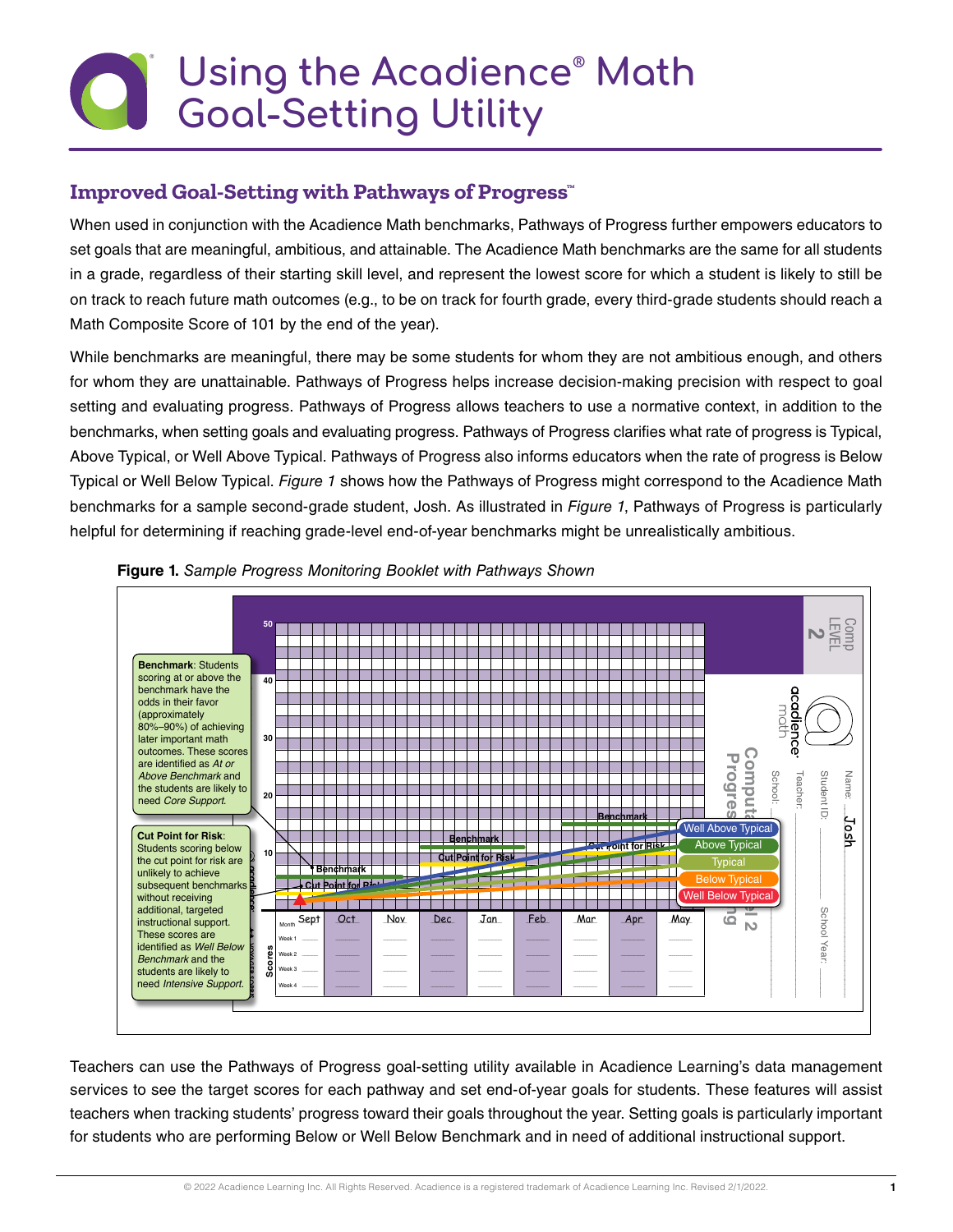Goal setting is a professional decision that should be made with several considerations in mind. Student goals should represent a professional judgment about a goal that is simultaneously meaningful, ambitious, and attainable. When setting goals, consider the following:

#### **1. What is a meaningful goal?**

- The big idea is to increase a student's odds of achieving important math outcomes in the future. Therefore, goals should be set with the intention of students exceeding, achieving, or coming as close as possible to their Acadience Math grade-level benchmarks.
- Moving a student from Below Benchmark to At or Above Benchmark or moving a student from Well Below Benchmark to either Below Benchmark or to At or Above Benchmark represents a meaningful goal.

### **2. What is an ambitious goal?**

- Above Typical Progress (Pathway 4) and Well Above Typical Progress (Pathway 5) represent ambitious goals. Below Typical Progress (Pathway 2) and Well Below Typical Progress (Pathway 1) are not considered ambitious goals.
- Typical Progress (Pathway 3) may be sufficient for students who are already At or Above Benchmark.
- Typical Progress may *not* be adequate for students who are likely to need additional support to achieve benchmarks.

### **3. What is an attainable goal?**

- Goals in the Well Above Typical range may not always be attainable.
- Typical and Above Typical Progress are likely attainable. Well Below Typical and Below Typical Progress may be attainable, but are not ambitious or meaningful. Appropriate goals are both *attainable* and *ambitious*.
- It is important to consider what might be possible with a very effective, research-based intervention.

## **Goal-Setting Example: Janet**

This section illustrates how the Acadience Learning's data management services goal-setting utility could be used to set goals for a second-grade student, Janet. This utility allows educators to set goals by considering Pathways of Progress information in conjunction with the Acadience Math benchmarks.

At the beginning of second grade, Janet earned the following scores, most of which are below her grade-level benchmark:

- Math Composite Score = 11 (Well-Below Benchmark)
- Computation = 3 (Below Benchmark)
- Concepts and Applications = 5 (Well-Below Benchmark)

To establish a goal for Janet, her teacher would need to consider what end-of-year goals would be meaningful, attainable, and ambitious.

- A meaningful goal will result in proficient math skills At or Above Benchmark
- An attainable goal would be Typical or Above Typical Progress (Pathways 3 or 4) relative to students who began the year at a similar skill level.
- Because Janet is scoring is Well-Below Benchmark, an ambitious goal of Above Typical Progress (Pathway 4) would be appropriate to bring her skills up to, or as close as possible to, benchmark.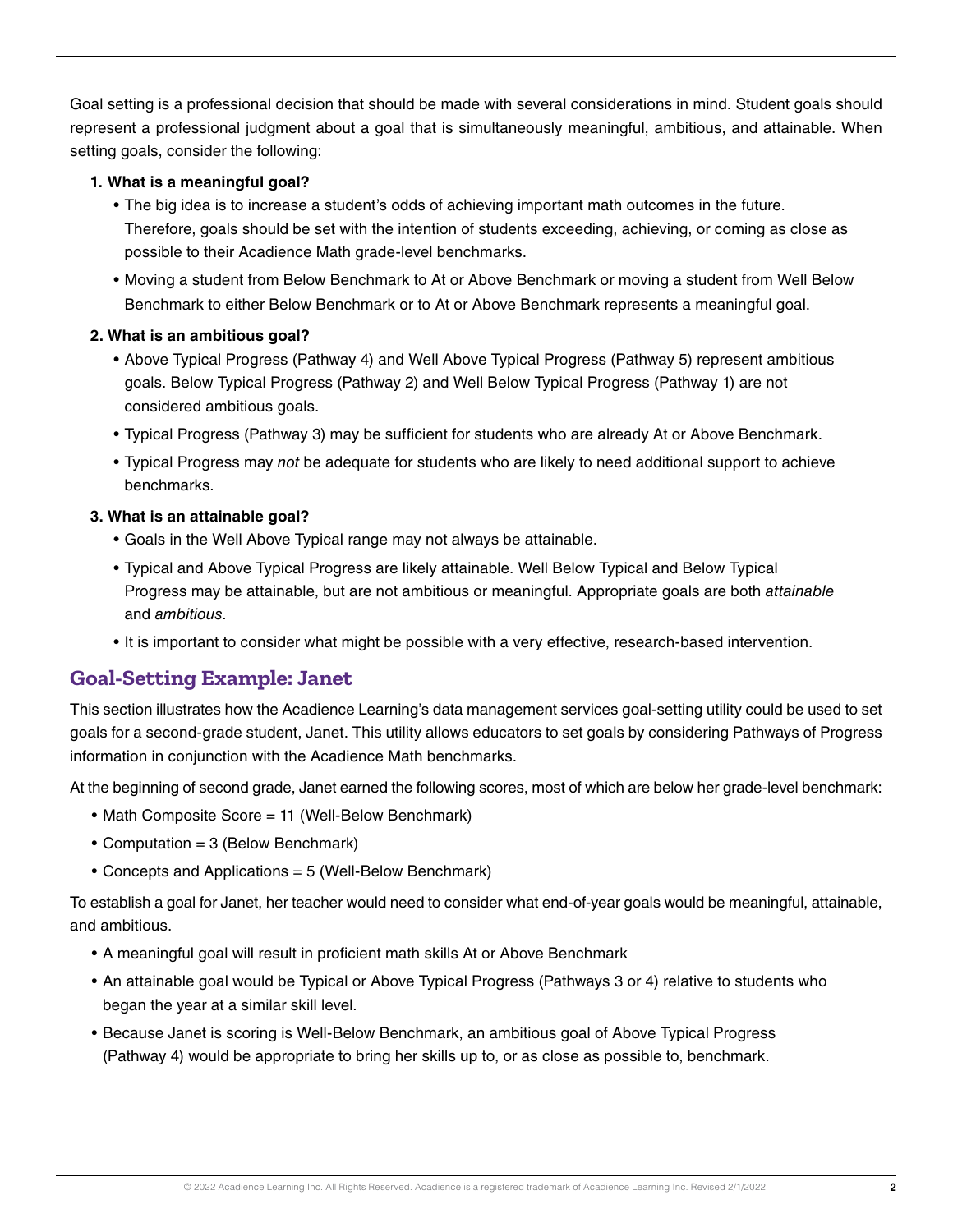*Figure 2* shows Janet's beginning-of-year Acadience Math data as it would appear in the Acadience Data Management goal-setting utility. Janet's beginning-of-year Acadience Math scores are listed on the left-hand side, including her Math Composite Score (MCS) and the scores for each individual measure. The square next to each score represents the benchmark status of that score (i.e., open square indicates Well Below Benchmark, half-filled square indicates Below Benchmark, solid square indicates At or Above Benchmark).



**Figure 2.** *Acadience Data Management Goal-Setting Utility for Janet, a Second-Grade Student*

To activate the goal-setting utility, the teacher clicks on Janet's name and boxes appear where the end-of-year goals can be entered for each measure (as shown in *Figure 3*).

**Figure 3.** *Activated Goal-Setting Utility for Janet*

| Brown, Janet                | Beg of Year        |                      | End of Year         |
|-----------------------------|--------------------|----------------------|---------------------|
| Score                       |                    | Pathways of Progress | <b>Student Goal</b> |
| Computation<br>C&A          | $3\Box$<br>$5\Box$ | *****<br>*****       |                     |
|                             |                    |                      |                     |
| <b>Math Composite Score</b> | 11 $\Box$          | *****                |                     |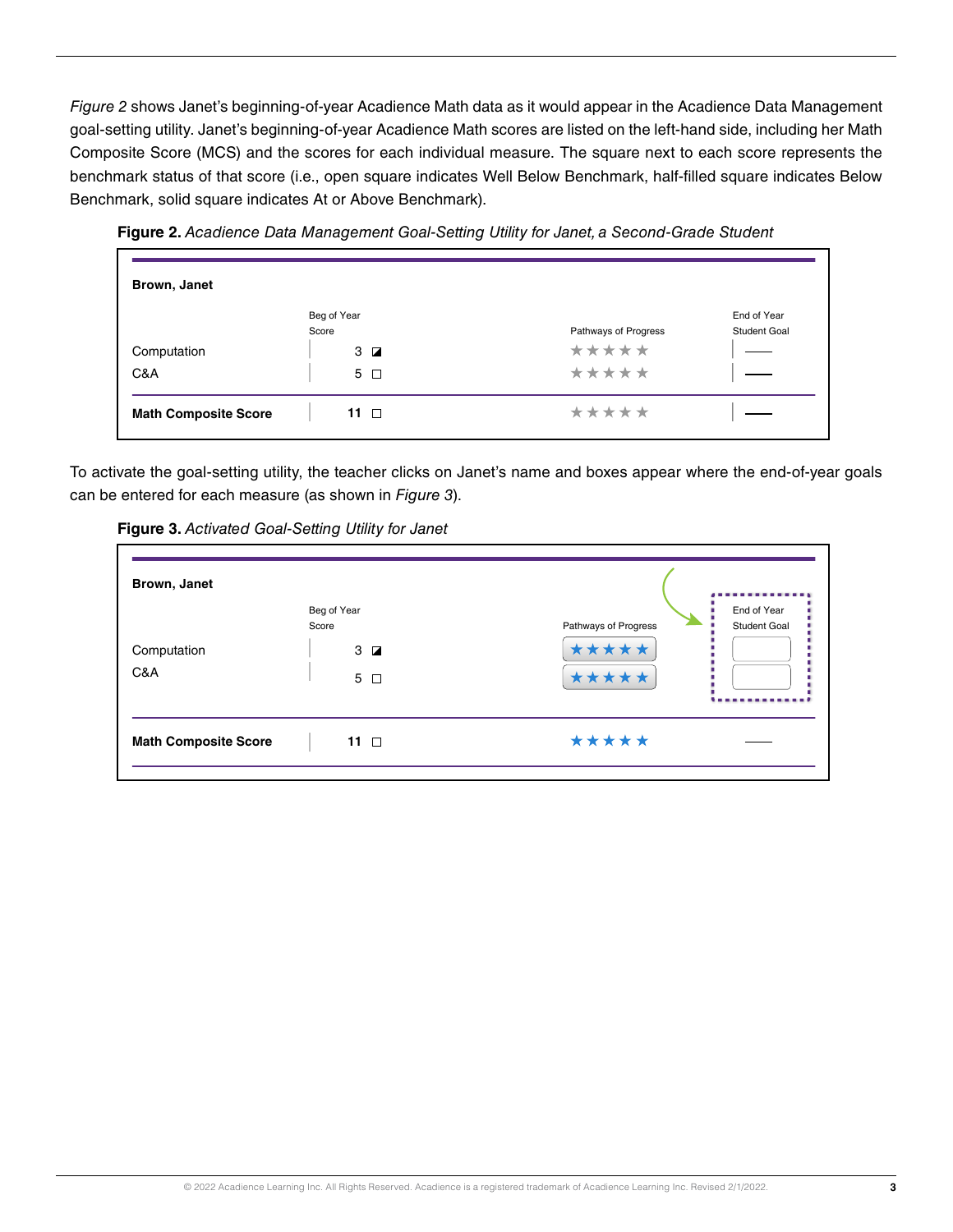To set a goal for a measure, the teacher selects (i.e., clicks on) that measure. The teacher will then see a screen that shows the five possible Pathways of Progress choices, a default score from the middle of each pathway, and the range of scores for each pathway. In *Figure 4*, the teacher believes Above Typical Progress is appropriate for Janet, so the teacher enters 15 as the end-of-year goal for the Computation score (in the Above Typical Progress range).



**Figure 4.** *Computation Goal Setting for Janet*

*Figures 5* show the teacher setting Janet's goal on the other measure: Concepts and Applications. Because the teacher believes that Above Typical Progress is both ambitious and attainable, the end-of-year goal fall in the Above Typical Progress score range.



**Figure 5.** Concepts and Applications Goal Setting for Janet